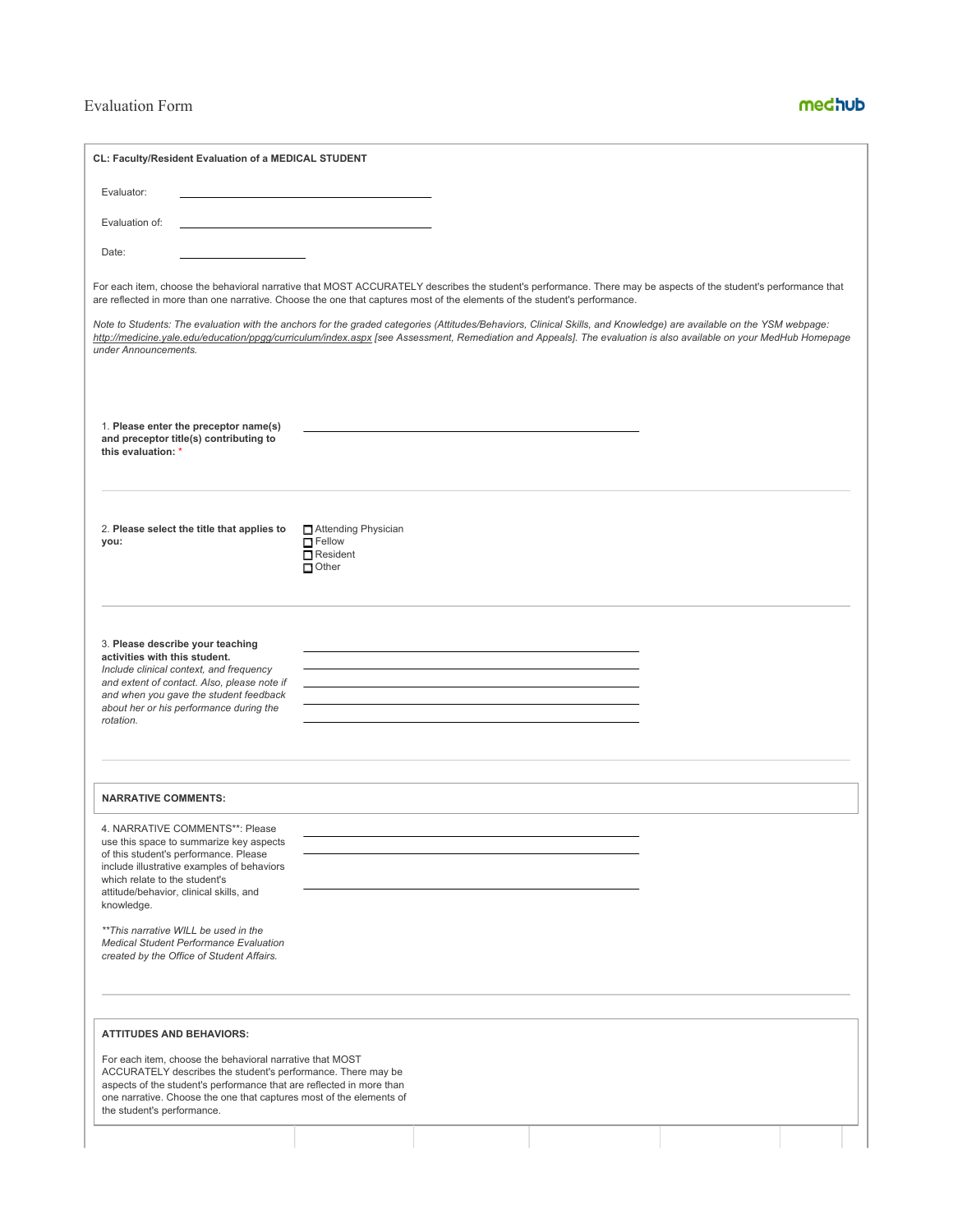| 5. ATTENDANCE, EFFORT, AND<br><b>DEMEANOR</b> | Ω<br>*Routinely lacks<br>preparation for<br>clinical/classroom<br>activities.<br>*Frequently arrives<br>late or is absent<br>without notification or<br>explanation.<br>*Makes no effort to<br>help meet patient and<br>team needs.<br>*Fails to maintain<br>professional<br>appearance,<br>demeanor or<br>boundaries. | □<br>*Sometimes lacks<br>adequate<br>preparation.<br>*Occasionally arrives<br>late or is absent<br>without notification or<br>explanation.<br>*Exercises minimal<br>effort to help meet<br>patient and team<br>needs.<br>*Maintains<br>professional<br>demeanor in the<br>majority of<br>circumstances.                                                                                             | □<br>*Arrives to<br>clinical/classroom<br>settings prepared and<br>punctual.<br>*Misses class or clinical<br>work only for<br>compelling/excused<br>reasons.<br>*Exercises solid effort to<br>help meet patient and<br>team needs.<br>*Maintains professional<br>demeanor in the majority<br>of circumstances.                                                         | □<br>*Exercises exceptional<br>dedication, effort and<br>anticipatory planning,<br>going beyond what is<br>asked, to contribute to<br>patient care and<br>teamwork. Handles<br>absences in a highly<br>professional manner<br>with members of the<br>team.                                                                                                                                                                | □<br>Not able<br>to<br>evaluate. |
|-----------------------------------------------|------------------------------------------------------------------------------------------------------------------------------------------------------------------------------------------------------------------------------------------------------------------------------------------------------------------------|-----------------------------------------------------------------------------------------------------------------------------------------------------------------------------------------------------------------------------------------------------------------------------------------------------------------------------------------------------------------------------------------------------|------------------------------------------------------------------------------------------------------------------------------------------------------------------------------------------------------------------------------------------------------------------------------------------------------------------------------------------------------------------------|---------------------------------------------------------------------------------------------------------------------------------------------------------------------------------------------------------------------------------------------------------------------------------------------------------------------------------------------------------------------------------------------------------------------------|----------------------------------|
| 6. RELATIONSHIPS WITH PATIENTS                | П<br>*Unable to establish<br>working relationships<br>with patients and<br>families.<br>*Lacks basic listening<br>or communication<br>skills, respect or<br>empathy.<br>*Disregards<br>differences related to<br>culture, ethnicity,<br>gender, race, age,<br>sexual orientation,<br>and<br>religion.                  | П<br>*Establishes rapport<br>with most patients,<br>but misses<br>opportunities to<br>include input from<br>family/caregivers.<br>*Displays basic<br>listening and<br>communication skills,<br>but misses<br>opportunities to<br>provide<br>empathy.<br>*Lacks basic<br>awareness of<br>differences related to<br>culture, ethnicity,<br>gender, race, age,<br>sexual orientation,<br>and religion. | □<br>*Establishes effective<br>working relationships<br>with patients and<br>consistently seeks to<br>include<br>families/caregivers.<br>*Consistently displays<br>patient-centered listening<br>and communication<br>skills, respect and<br>empathy.<br>*Demonstrates<br>awareness of and seeks<br>to understand patient's<br>unique characteristics<br>and<br>needs. | П<br>*Establishes<br>therapeutic, effective<br>working relationships,<br>even with complex<br>patients/ families.<br>Is recognized by<br>patients as their<br>provider and advocate<br>on the team.<br>*Suggests care plans<br>which account for and<br>incorporate a patient's<br>unique characteristics<br>and<br>needs.                                                                                                | □<br>Not able<br>to<br>evaluate. |
| 7. PROFESSIONAL RELATIONSHIPS                 | □<br>*Demonstrates<br>difficulty working with<br>others.<br>*Fails to communicate<br>respectfully and<br>consistently with staff<br>and colleagues,<br>including non-<br>physician providers.<br>*Elicits concerns from<br>team members<br>regarding professional<br>interactions.                                     | □<br>*Works respectfully<br>with associates, but<br>lacks initiative in<br>contributing to<br>teamwork.<br>*Communicates with<br>team members in a<br>unidirectional manner<br>and usually in<br>response to a<br>prompt.<br>*Lacks awareness of<br>or desire to<br>understand the roles<br>of interprofessional<br>team members.                                                                   | □<br>*Develops good rapport<br>with staff and<br>colleagues. Shows ability<br>to be flexible.<br>compromise.<br>*Communicates in a<br>bidirectional manner and<br>keeps team members<br>informed and up to date.<br>*Understands and<br>respects the roles of<br>interprofessional team<br>members.                                                                    | □<br>*Functions as an<br>active and integrated<br>member of the<br>interprofessional<br>healthcare team.<br>*Contributes to a<br>highly positive team<br>dynamic by offering<br>constructive solutions<br>while also<br>fostering participation<br>by other team<br>members.<br>*Highly values the<br>roles of<br>interprofessional team<br>members. Seeks their<br>counsel and<br>incorporates their<br>recommendations. | ◻<br>Not able<br>to<br>evaluate. |
| 8. TRUSTWORTHINESS                            | □<br>*Fails to prioritize or<br>follow through on<br>tasks necessary for<br>patient care or<br>teamwork.<br>*Does not<br>acknowledge                                                                                                                                                                                   | □<br>Fails to prioritize<br>tasks and requires<br>reminders to<br>complete them on<br>time.<br>*Seeks to understand<br>one's own role and                                                                                                                                                                                                                                                           | □<br>*Generally prioritizes and<br>completes tasks on time,<br>but may lapse in<br>stressful or<br>complicated scenarios.<br>*Demonstrates<br>understanding of one's                                                                                                                                                                                                   | □<br>*Proactively organizes<br>and prioritizes work for<br>the team and diligently<br>completes tasks on<br>time.<br>*Effectively manages<br>conflicting duties.                                                                                                                                                                                                                                                          | □<br>Not able<br>to<br>evaluate. |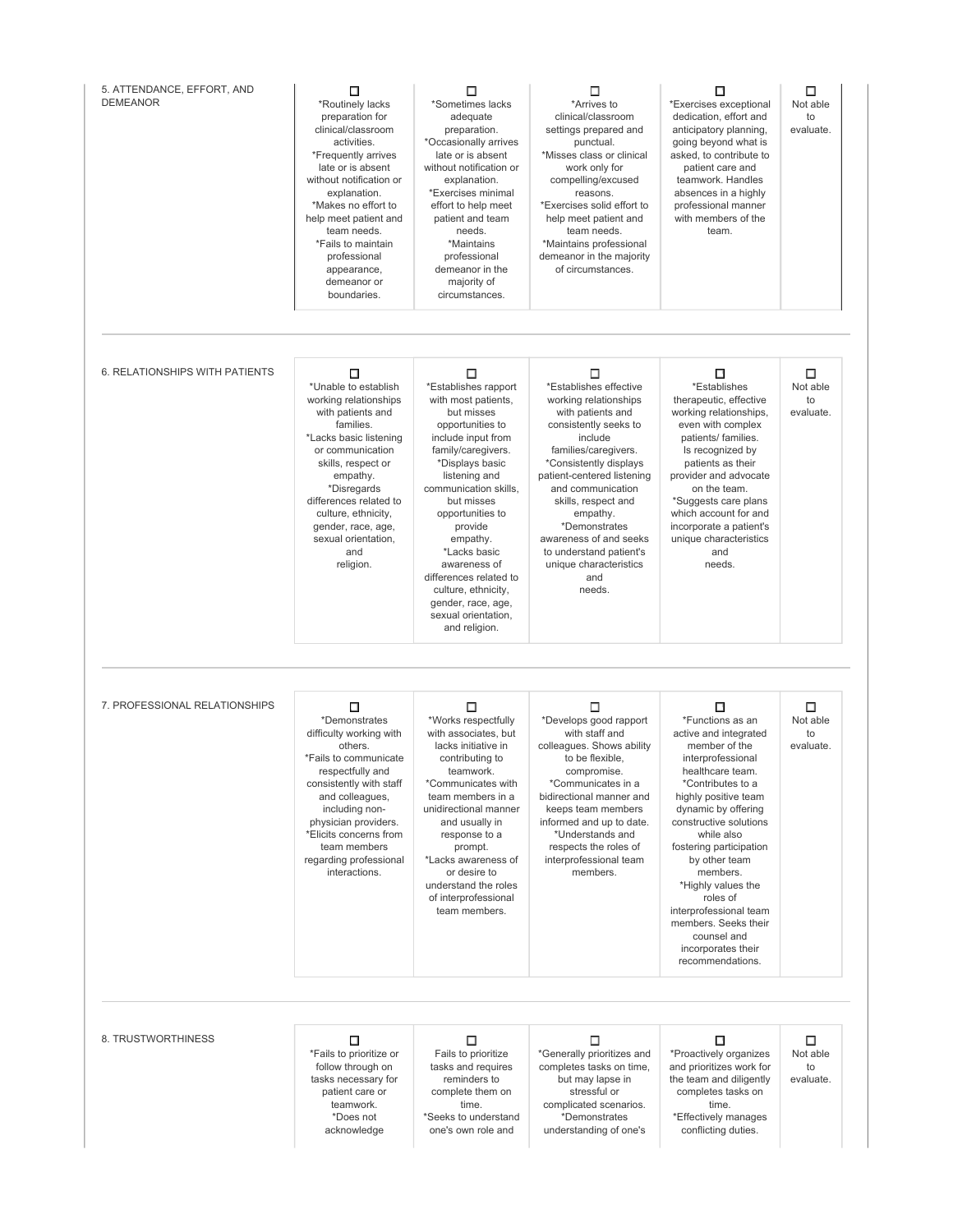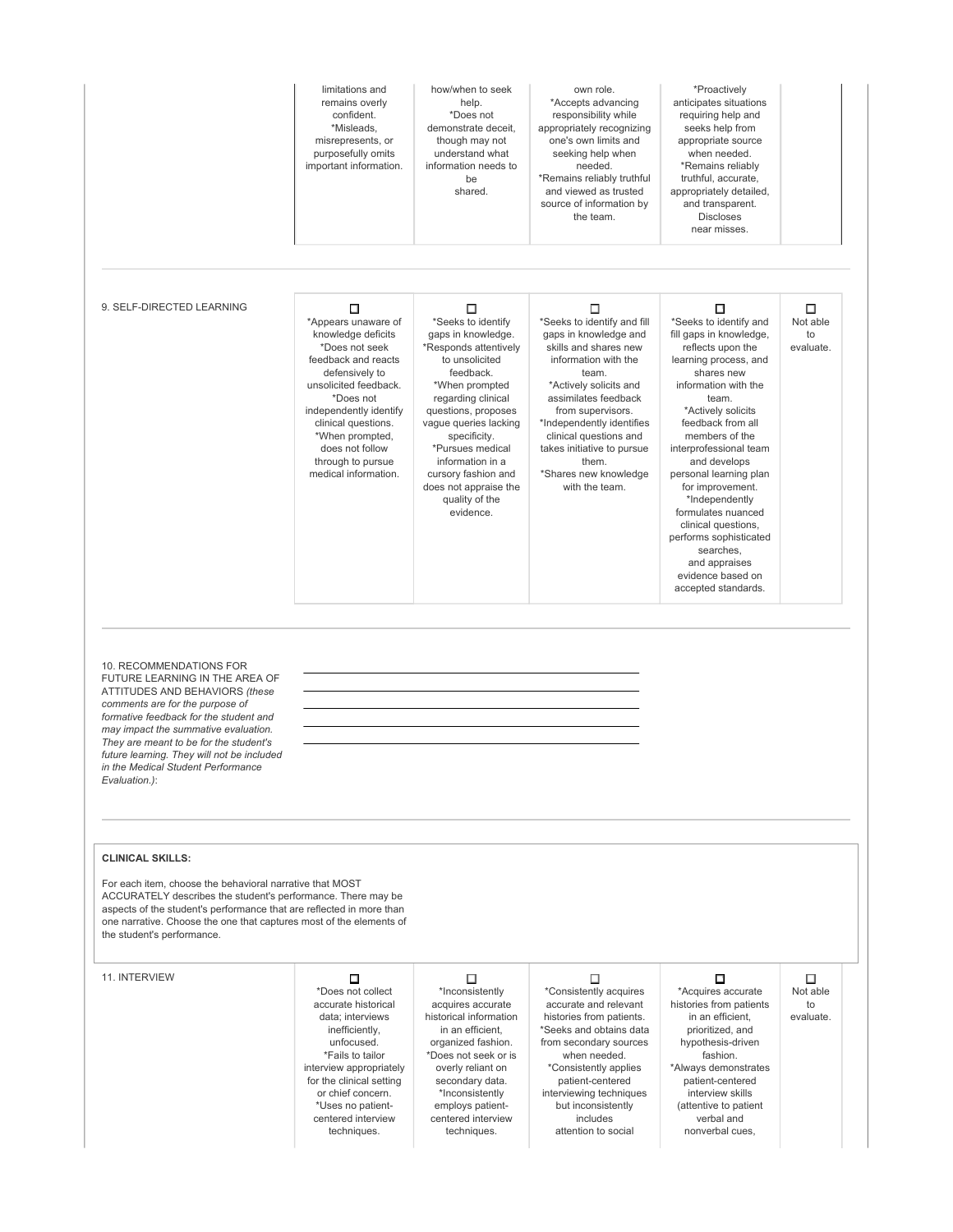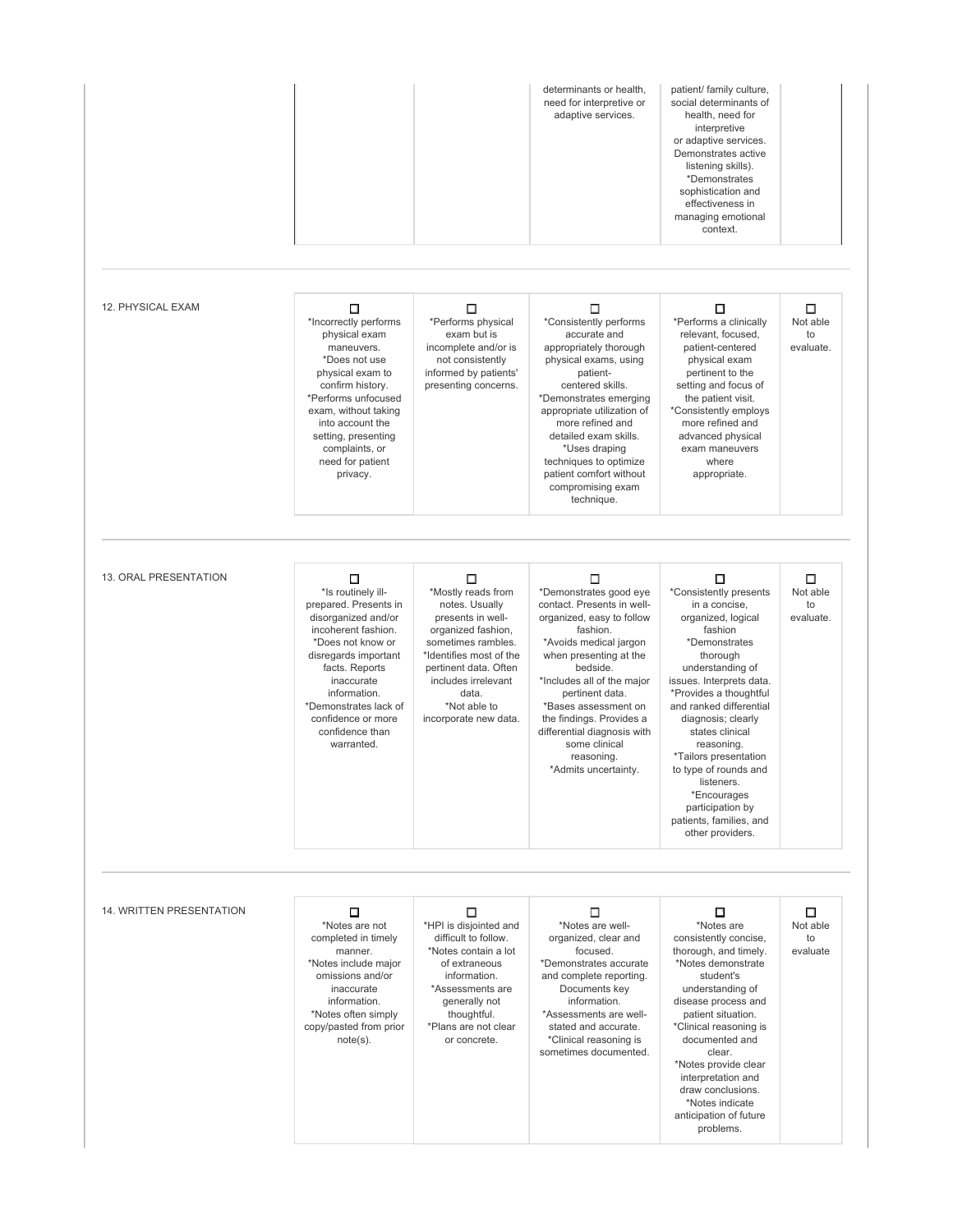| 15. CLINICAL REASONING AND<br><b>JUDGMENT</b>                                                                                                                                                                                                                                                                                                        | □<br>*Gathers data<br>(interview, physical<br>examination, and<br>laboratory) in a rote<br>fashion,<br>uninformed by<br>evolving diagnostic<br>hypotheses.<br>*Articulates differential<br>diagnoses that are<br>either too short<br>(neglecting important<br>diagnoses) or too long<br>(including unlikely<br>diagnoses<br>unsupported by the<br>data).<br>*Proposes naïve plan<br>that fails to consider<br>the particular<br>scenario, patient<br>preferences, or<br>evidence from the<br>literature. | □<br>*Considers diagnostic<br>hypotheses, to some<br>degree, in gathering<br>data (interview,<br>physical<br>examination, and<br>laboratory).<br>*Articulates<br>differential diagnoses<br>that include some<br>important<br>possibilities, but fails<br>to<br>prioritize diagnoses<br>or revise the<br>possibilities as new<br>data becomes<br>available.<br>*Proposes<br>management plans<br>that consider some<br>important<br>considerations but<br>does not<br>integrate them in a<br>sophisticated fashion. | □<br>*For uncomplicated<br>patients, gathers data<br>(interview, physical<br>examination, and<br>laboratory) in a<br>hypothesis driven<br>fashion.<br>*Articulates differential<br>diagnoses supported by<br>patient data, identifies<br>the most likely and<br>'can't miss' diagnoses,<br>and revises diagnostic<br>possibilities as new data<br>become available.<br>*Proposes management<br>plan that integrates<br>evidence from the<br>literature, the clinical<br>scenario, and patient<br>preferences. | □<br>*For complicated<br>patients, gathers data<br>(interview, physical<br>examination, and<br>laboratory) in<br>a hypotheses driven<br>fashion.<br>*Articulates a<br>differential diagnoses<br>supported by the<br>patient data, identifies<br>the most likely<br>and 'can't miss'<br>diagnoses, and<br>revises diagnostic<br>possibilities as new<br>data become<br>available.<br>*May engage in<br>pattern recognition but<br>knows when<br>uncertainty should<br>trigger switch to a<br>hypothesis testing<br>analytical approach.<br>*Proposes<br>sophisticated<br>management plan that<br>considers the clinical<br>scenario, patient<br>preferences, and<br>evidence from the<br>literature. | □<br>Not able<br>to<br>evaluate. |
|------------------------------------------------------------------------------------------------------------------------------------------------------------------------------------------------------------------------------------------------------------------------------------------------------------------------------------------------------|----------------------------------------------------------------------------------------------------------------------------------------------------------------------------------------------------------------------------------------------------------------------------------------------------------------------------------------------------------------------------------------------------------------------------------------------------------------------------------------------------------|-------------------------------------------------------------------------------------------------------------------------------------------------------------------------------------------------------------------------------------------------------------------------------------------------------------------------------------------------------------------------------------------------------------------------------------------------------------------------------------------------------------------|---------------------------------------------------------------------------------------------------------------------------------------------------------------------------------------------------------------------------------------------------------------------------------------------------------------------------------------------------------------------------------------------------------------------------------------------------------------------------------------------------------------|-----------------------------------------------------------------------------------------------------------------------------------------------------------------------------------------------------------------------------------------------------------------------------------------------------------------------------------------------------------------------------------------------------------------------------------------------------------------------------------------------------------------------------------------------------------------------------------------------------------------------------------------------------------------------------------------------------|----------------------------------|
| 16. RECOMMENDATIONS FOR<br>FUTURE LEARNING IN THE AREA OF<br>CLINICAL SKILLS (these comments are<br>for the purpose of formative feedback for<br>the student and may impact the<br>summative evaluation. They are meant<br>to be for the student's future learning.<br>They will not be included in the Medical<br>Student Performance Evaluation.): |                                                                                                                                                                                                                                                                                                                                                                                                                                                                                                          |                                                                                                                                                                                                                                                                                                                                                                                                                                                                                                                   |                                                                                                                                                                                                                                                                                                                                                                                                                                                                                                               |                                                                                                                                                                                                                                                                                                                                                                                                                                                                                                                                                                                                                                                                                                     |                                  |
| <b>KNOWLEDGE:</b><br>For each item, choose the behavioral narrative that MOST<br>ACCURATELY describes the student's performance. There may be<br>aspects of the student's performance that are reflected in more than<br>one narrative. Choose the one that captures most of the elements of<br>the student's performance.                           |                                                                                                                                                                                                                                                                                                                                                                                                                                                                                                          |                                                                                                                                                                                                                                                                                                                                                                                                                                                                                                                   |                                                                                                                                                                                                                                                                                                                                                                                                                                                                                                               |                                                                                                                                                                                                                                                                                                                                                                                                                                                                                                                                                                                                                                                                                                     |                                  |
| 17. BASIC SCIENCE                                                                                                                                                                                                                                                                                                                                    | □<br>*Cannot recall basic<br>principles of<br>biochemistry,<br>genetics, cell biology,<br>physiology,<br>pharmacology,<br>microbiology, or<br>immunology.<br>*Demonstrates flaws<br>in understanding of<br>basic science                                                                                                                                                                                                                                                                                 | □<br>*Recalls basic<br>science principles.<br>*Demonstrates some<br>gaps in<br>understanding of<br>basic science<br>principles.<br>*Can acknowledge<br>and fill gaps but<br>sometimes requires<br>prompts to do so.                                                                                                                                                                                                                                                                                               | □<br>*Shows breadth and<br>depth of knowledge in<br>basic science principles.<br>*Identifies and<br>acknowledges gaps in<br>knowledge and develops<br>and implements a plan to<br>correct.<br>*Identifies relevant<br>questions and seeks out<br>resources to answer                                                                                                                                                                                                                                          | □<br>*Demonstrates<br>exceptional<br>understanding of basic<br>science.<br>*Teaches team<br>members about basic<br>science principles<br>relevant to patient<br>diagnosis or<br>treatment.<br>*Applies basic science                                                                                                                                                                                                                                                                                                                                                                                                                                                                                | □<br>Not able<br>to<br>evaluate. |